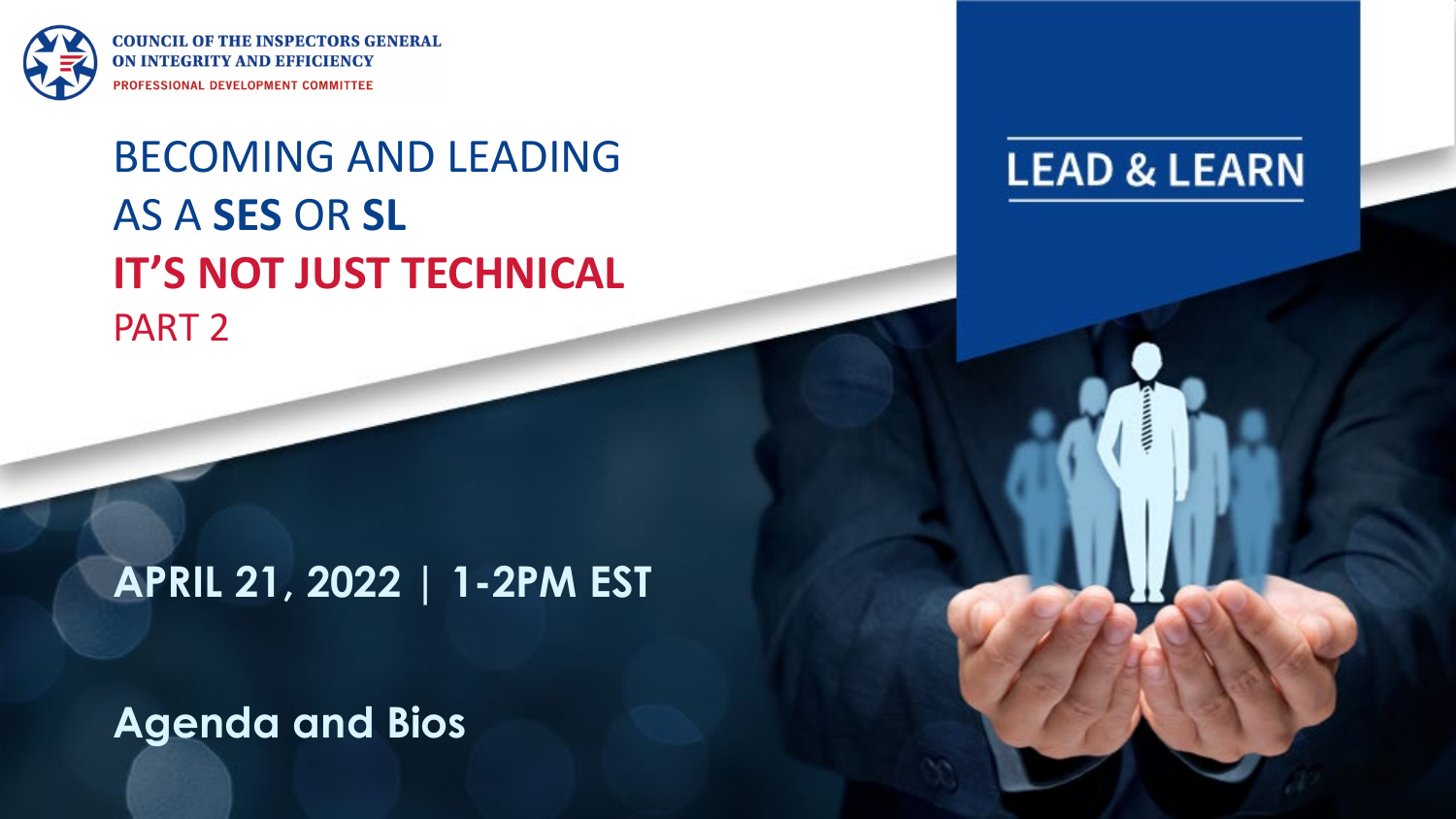

# **AGENDA**

**Welcome and Introduction of Speakers** 

## **Topics of Discussion**

 $\div$  Journey and Growth as an SES/SL

**A** Role of Mentor/Coach as an SES/SL

- **Change Management**
- **Managing Your Bias**
- **❖ Advice For New SES/SL**

# **LEAD & LEARN**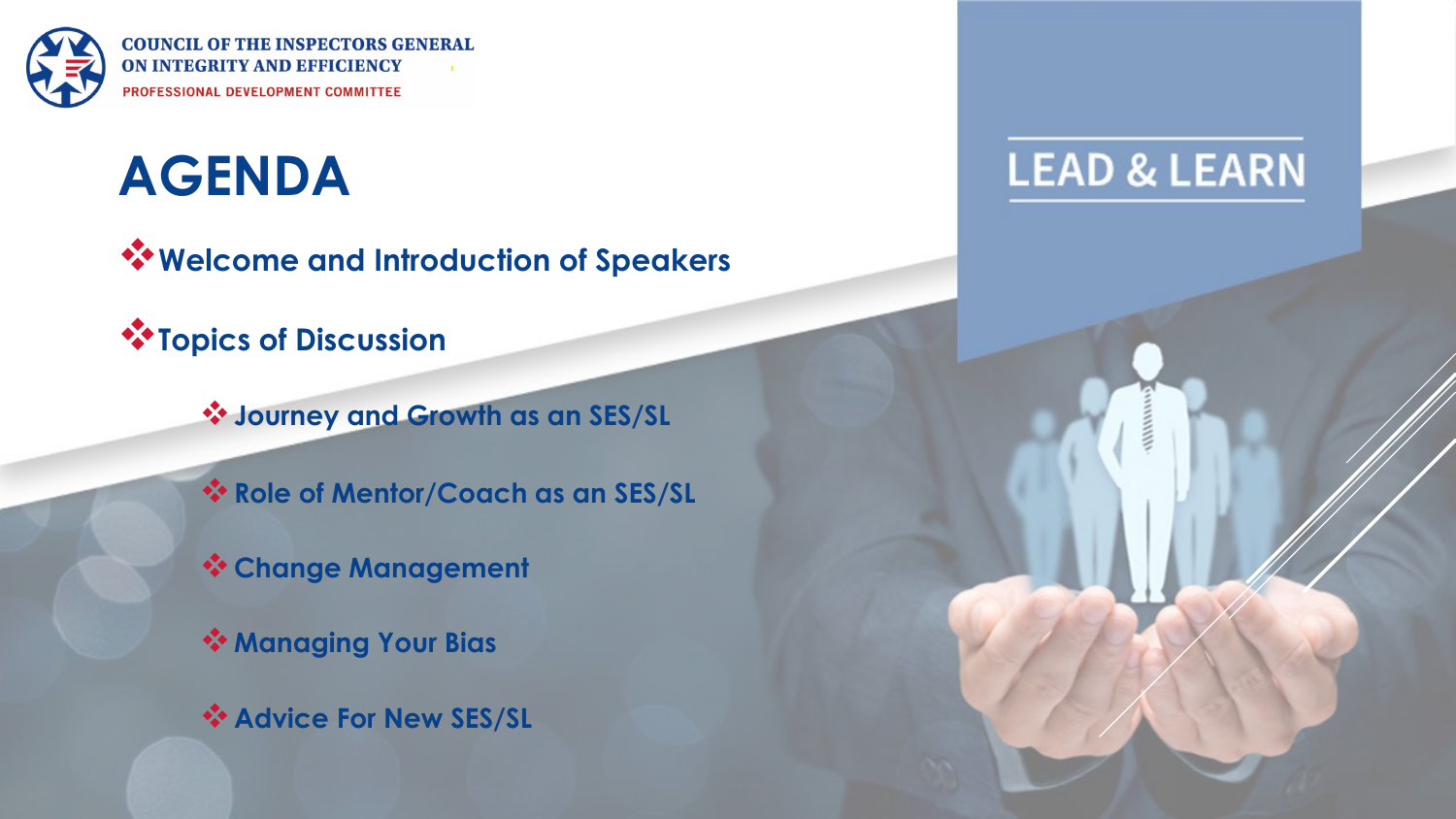

### **CHAD BUNGARD** *CHIEF STRATEGY OFFICER* **OIG – SOCIAL SECURITY ADMINISTRATION (SSA)**

**B. Chad Bungard is currently the Chief Strategy Officer for the Office of Inspector General (OIG), SSA. In that role, he provides executive-level advice, guidance, and support to the Inspector General on key missioncritical issues, initiatives, and functions. He is responsible for building strategic capabilities and relationships and developing new, major policy directions, innovative programs and initiatives. He is also responsible for directing the OIG's legislative and congressional affairs program and directing the communications and media responsibilities for the OIG. Mr. Bungard also serves as Co-Chair of the SSA National Anti-Fraud Committee. He has been a member of the Senior Executive Service in the Executive Branch since 2006.**

**Prior to his current role, from 2018-2020, Mr. Bungard served as the Deputy Commissioner for Analytics, Review, and Oversight at the Social Security Administration. The Office of Analytics, Review, and Oversight (OARO) supports the agency's mission, goals, and service principles by reviewing program quality and effectiveness; making recommendations for program improvement using feedback from the adjudication of cases, predictive modeling, and advanced data analysis; coordinating the agency's detection and prevention of fraud; and responding to recommendations of external monitoring authorities. He also served as the Chief Legal Officer for three Executive Branch agencies, where he served as the General Counsel of the U.S. Merit Systems Protection Board from 2006-2010, Counsel to the Inspector General to the SSA OIG from 2010-2015, and General Counsel for the Special Inspector General for the Troubled Asset Relief Program (SIGTARP) from 2015-2018, where he was the chief legal officer and legal representative for SIGTARP.** 

**In addition to attaining his B.S (cum laude) and J.D., Mr. Bungard received an LL. M. in Law and Economics from George Mason University School of Law. He has been published in numerous legal and peer review journals, including those at UCLA, Seton Hall, the University of North Carolina-Chapel Hill, and the Journal of Public Inquiry, among others; he was also recognized as a practitioner contributor in the 9th Ed. of Black's Law Dictionary. Mr. Bungard is licensed to practice law in VA. Mr. Bungard received leadership certificates from the Massachusetts Institute of Technology (MIT) and the Federal Executive Institute.** 

### **MODERATOR**

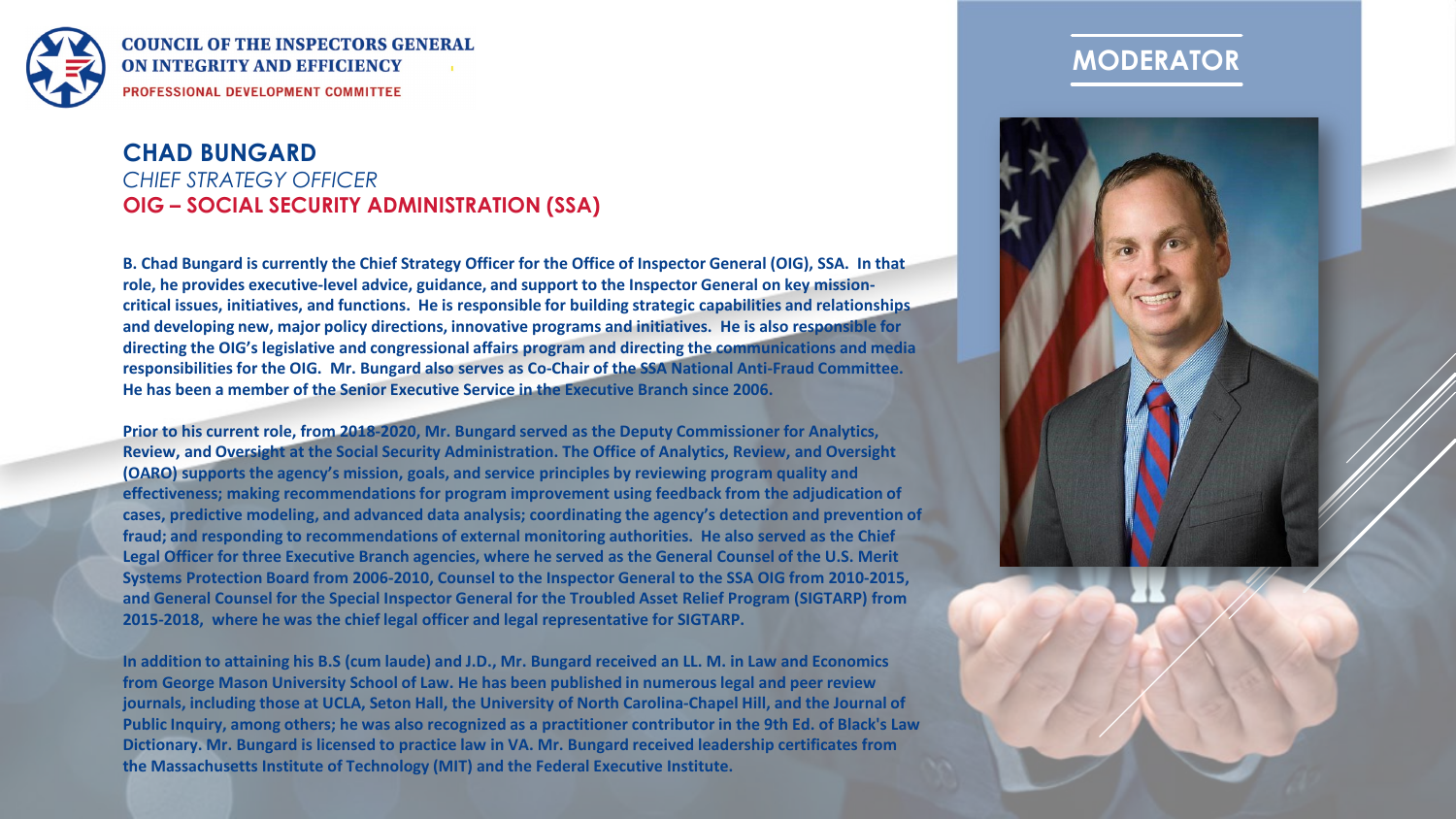

### **CHRISTOPHER SKINNER** *INSPECTOR GENERAL* **OIG - FEDERAL ELECTION COMMISSION (FEC)**

**Mr. Christopher (Chris) Skinner currently serves as the Inspector General for the Federal Election Commission (FEC). In this position, he is charged with detecting and preventing fraud, waste, abuse, and other violations of the law, and to promoting economy, efficiency, and effectiveness in the operations of the FEC and reporting to the Commission and to Congress.**

**Chris brings 14 years of Inspector General experience, including conducting investigations, inspections, and evaluations. He previously served as the Deputy Inspector General for the Office of Naval Research (ONR) for six years, including a year as its Acting Inspector General. Prior to that appointment, Mr. Skinner worked as Assistant Chief of Inspections for the Naval Facilities Engineering Command in Washington, D.C.**

**He has extensive investigative experience including, but not limited to, investigating allegations of workplace harassment, questionable intelligence activities, conflicts of interest, scientific research misconduct, hostile work environments, travel fraud, and ethical violations. He also served as the Chief Inspector and team lead on inspection teams that identify and correct business requirements and process improvements.**

**Chris has a strong business background; He holds a Master of Business Administration from the University of Mary Washington and a Bachelor of Business Administration from Radford University. In addition, Chris completed a robust leadership program at the Office of Personnel Management Federal Executive Institute and is a Certified Inspector General for the Association of Inspectors General. He has a proven track record in building relationships and delivering results. He brings contagious energy, an unrelenting professionalism, and devoted work ethic to the OIG community. Outside of OIG work, Chris is passionate about spending time with his wife and son, physical fitness, and cooking.**

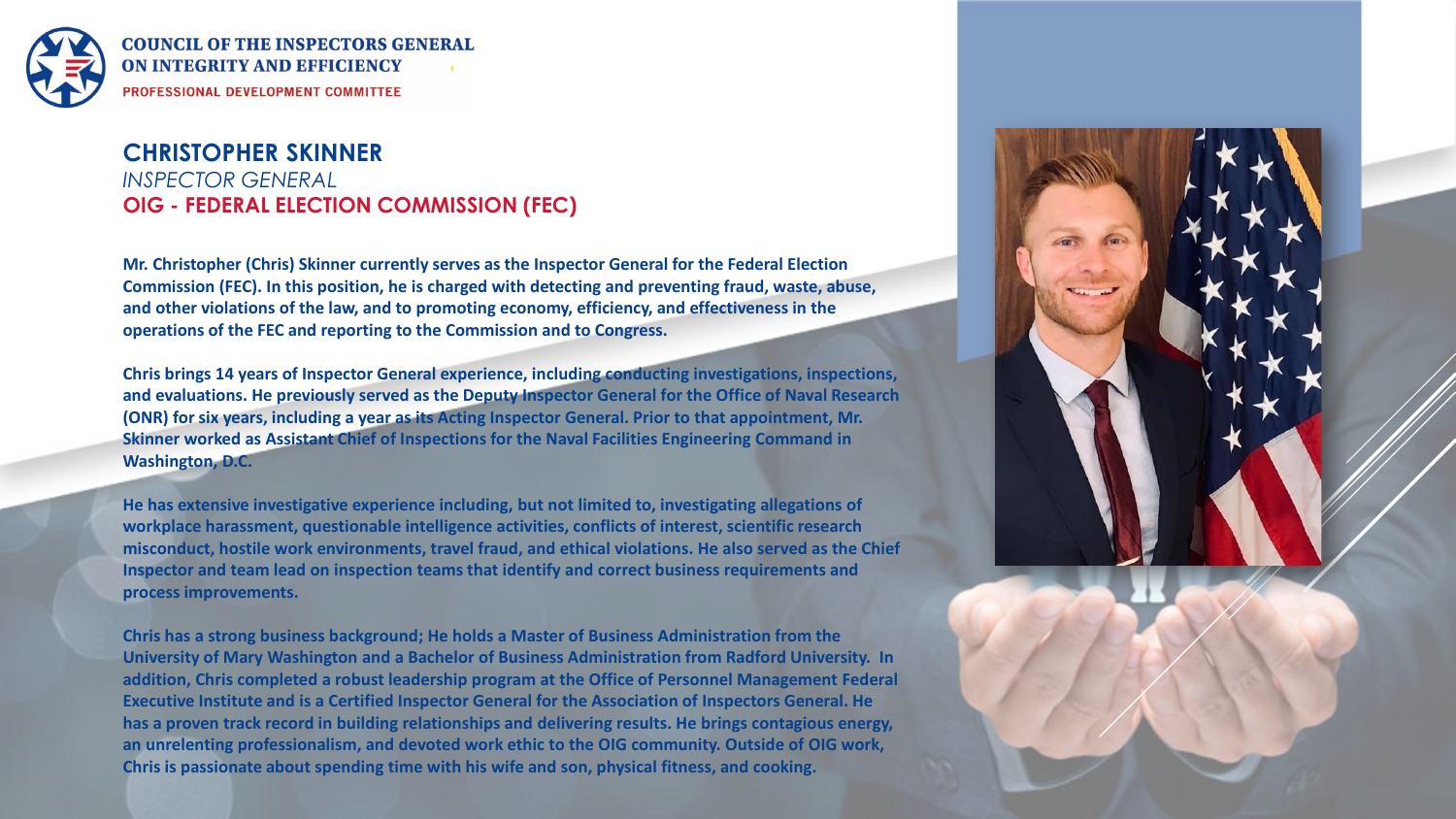

### **DONALD JEFFERSON** *ACTING DEPUTY ASSISTANT INSPECTOR GENERAL FOR INVESTIGATIONS* **OIG – SOCIAL SECURITY ADMINISTRATION (SSA)**

**Mr. Donald Jefferson started his career with SSA Office of Inspector General (OIG) in 2003 as a Special Agent in the Atlanta Field Division. In 2006, he accepted an assignment as a regional desk officer in the Office of Investigation's (OI), Criminal Investigations Division (CID) in OIG headquarters, at the time. In 2008, Donald was promoted to Assistant Special Agent in Charge (ASAC) of the Boston Field Division. In 2017, Donald was promoted to Special Agent in Charge of the newly established Cooperative Disability Investigations Division (CDID) and returned to OIG headquarters. Since being back, he has served as Acting Deputy Assistant Inspector General (AIG) for Investigations and Senior Advisor to the Assistant Inspector General for Investigations.**

**Mr. Jefferson has a Bachelor of Science degree in business economics from Florida A&M University. He received a Certificate in Public Leadership from the Brookings Institute and completed the Senior Executive Fellows program at the Harvard Kennedy School.** 

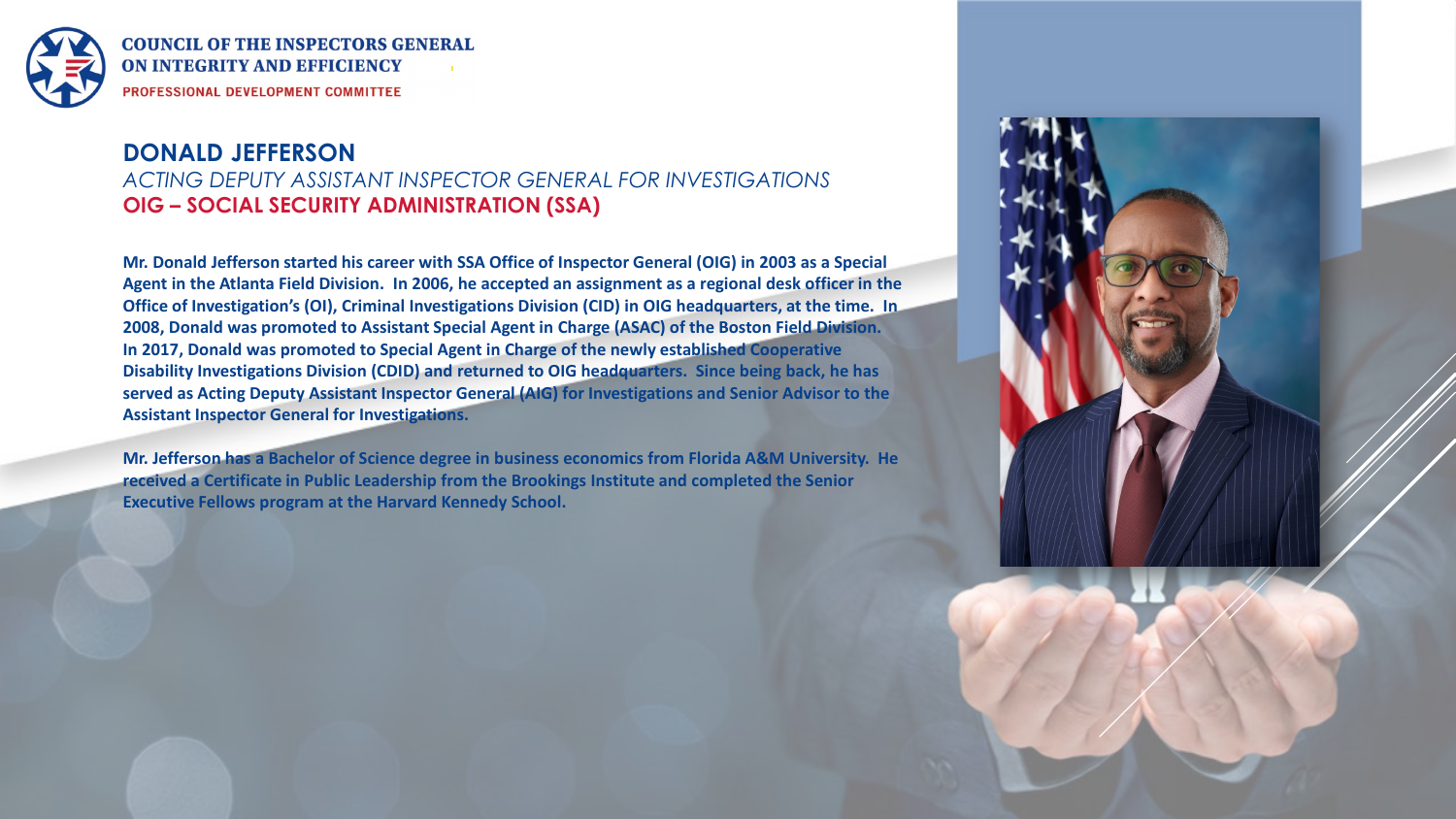

### **KILAH WHITE** *ASSISTANT INSPECTOR GENERAL FOR AUDIT* **OIG - U.S. DEPARTMENT OF HOUSING AND URBAN DEVELOPMENT (HUD)**

**In December 2019, Ms. Kilah White was appointed Assistant Inspector General for Audit (AIG) for the HUD Office of Inspector General (OIG). As the AIG, Ms. White is responsible for overseeing the audits and reviews of HUD's programs and operations.**

**Ms. White has over 20 years of experience with HUD OIG and has worked in every major HUD program area. She was promoted to Assistant Audit Director in January 2010. In this position, Ms. White was responsible for managing all audits and reviews conducted by field staff. In 2017, she became the Audit Director for Region 6 (Fort Worth Region). In this role, she published numerous impactful audit reports covering major HUD program areas resulting in significant monetary benefits. She has proven her ability to lead collaborative teams and complete complex audits to drive positive change at HUD. Her recent work in disaster oversight has been instrumental in the HUD's improvement of controls in the Community Development Block Grant – Disaster Recovery (CDBG-DR) program. She has also dedicated herself to the success of others in her role as the Ombudsman Coordinator and lead of the HUD OIG Federal Employee Viewpoint Survey Employee Council. She has received numerous awards and recognition for her audits of HUD programs.**

**Ms. White is a Certified Internal Auditor and Certified ACL Data Analyst. She received her Bachelor of Science degree in Accounting from Howard University in Washington D.C. in 2001. A native of Detroit, she currently lives in Washington D.C.**

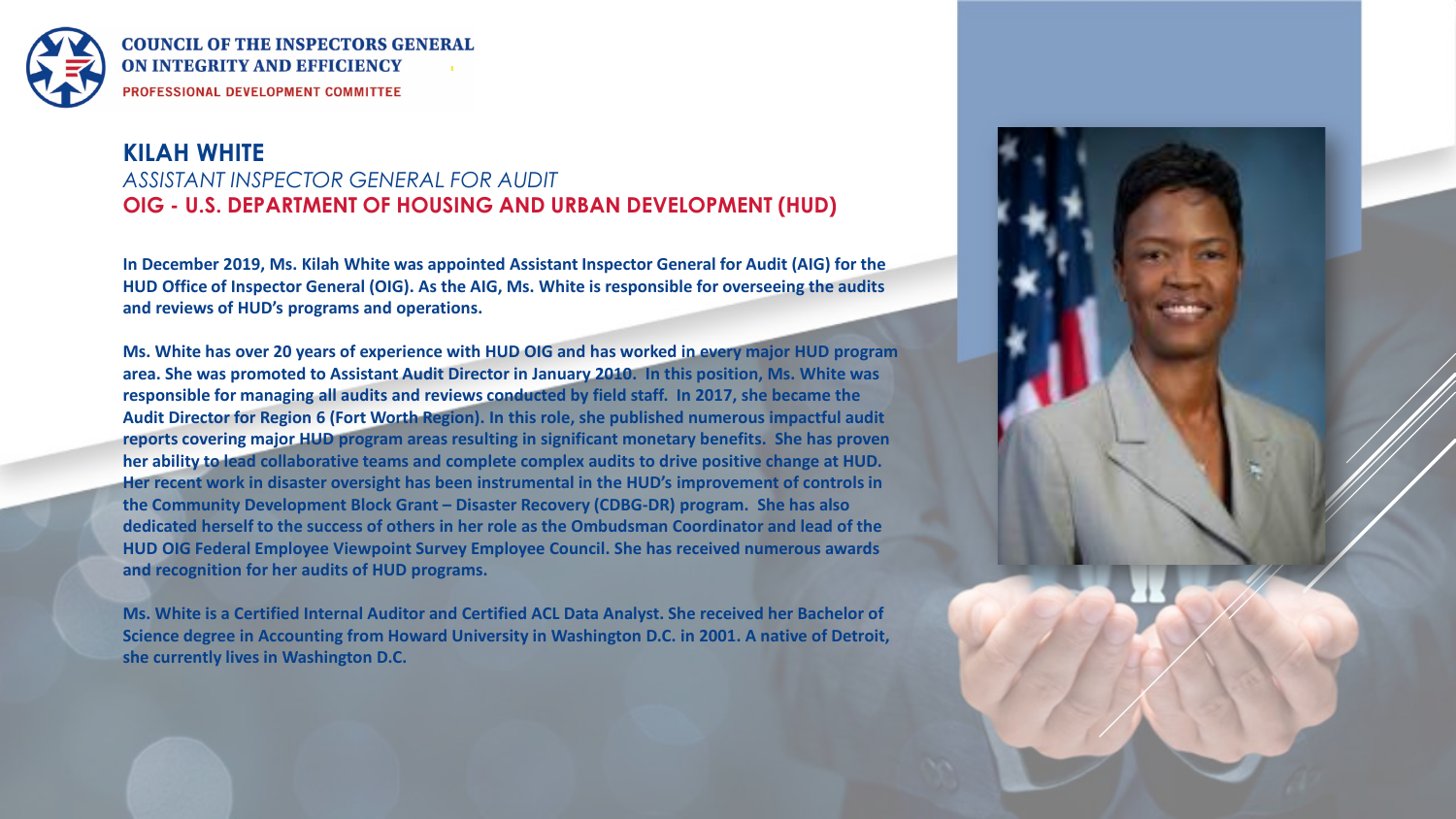

### **JENNIFFER WILSON** *SENIOR PROJECT LEADER* **PANDEMIC RESPONSE ACCOUNTABILITY COMMITTEE (PRAC)**

**Ms. Jenniffer Wilson, a retired SES with 32 years of federal government experience, recently joined the PRAC as a Senior Project Lead, Oversight and Accountability. Prior to the PRAC, Jenniffer was the Assistant Inspector General for Audits & Evaluations (AIG) at the Special Inspector General for the Troubled Asset Relief Program (SIGTARP) and served a two-year assignment in Afghanistan for the Special Inspector General for Afghanistan Reconstruction (SIGAR) where she held positions of AIG for Audits & Inspections and Director Forward Operations and Strategic Advisor. Jenniffer also held senior level positions at the Defense Intelligence Agency (DIA) where she led a Solutions for Information Technology Enterprise Program Management Office and served as a senior representative in major change initiatives within Intelligence Community partners. Jenniffer also was an Assistant Director at the Government Accountability Office (GAO) where she led information security, forensic, and financial management audits across government agencies.** 

**Jenniffer began her federal career at the Department of Defense Inspector General. She has a B.S. in Accounting and Business Technical Management, a certification in IT Program Management, and has been a Certified Information Systems Auditor (CISA) since 2001.**